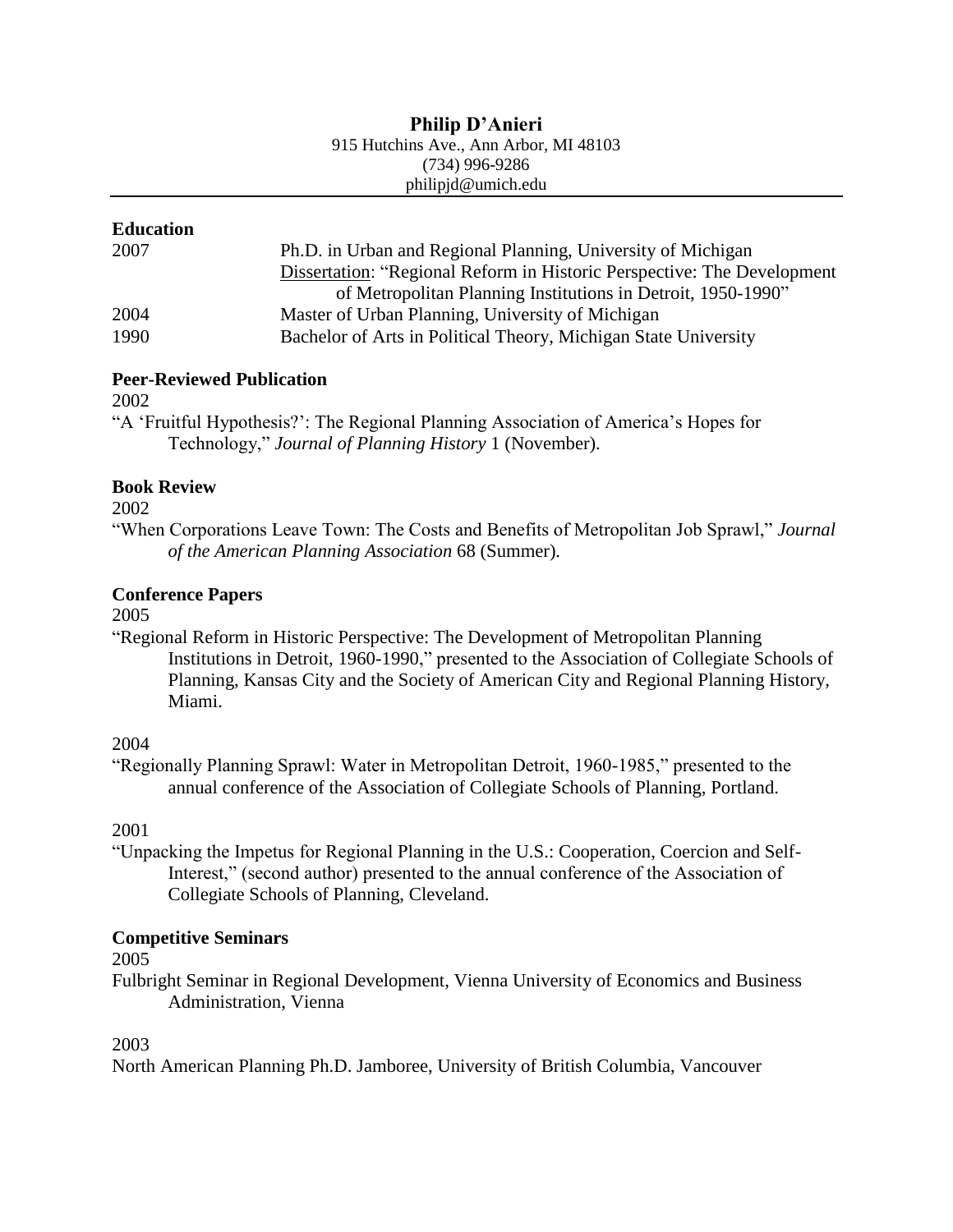### **Teaching Experience**

#### 2010-present

Lecturer III, Urban and Regional Planning Program and Program in the Environment, University of Michigan

### 2007-2010

Intermittent Lecturer, Urban and Regional Planning Program and Program in the Environment, University of Michigan

2003-2004

Instructor, Urban and Regional Planning Program, University of Michigan.

#### 2001-2002

Graduate Student Instructor, Urban and Regional Planning Program and Political Science Department, University of Michigan.

### **Funding**

2002-2006

Graduate Research Fellowship, National Science Foundation. Three years of full funding for doctoral study.

### 2001-2002

Wallenberg Scholarship, Taubman College of Architecture and Urban Planning, University of Michigan; toward Ph.D. in Urban and Regional Planning.

#### 2000-2001

Wallenberg Scholarship, Taubman College of Architecture and Urban Planning, University of Michigan; toward Master of Urban Planning.

### **Awards**

2012

Outstanding Instructor Award, Program in the Environment, University of Michigan

2001

Edward McClure Award for best paper by a master's student, Association of Collegiate Schools of Planning.

#### **Professional Experience**

2010-present Consultant to the nonprofit and public sectors

## 2006-2010

Program Director, Ann Arbor Area Community Foundation

2000-2002

Freelance Reporter, Ann Arbor Observer, covering planning and politics.